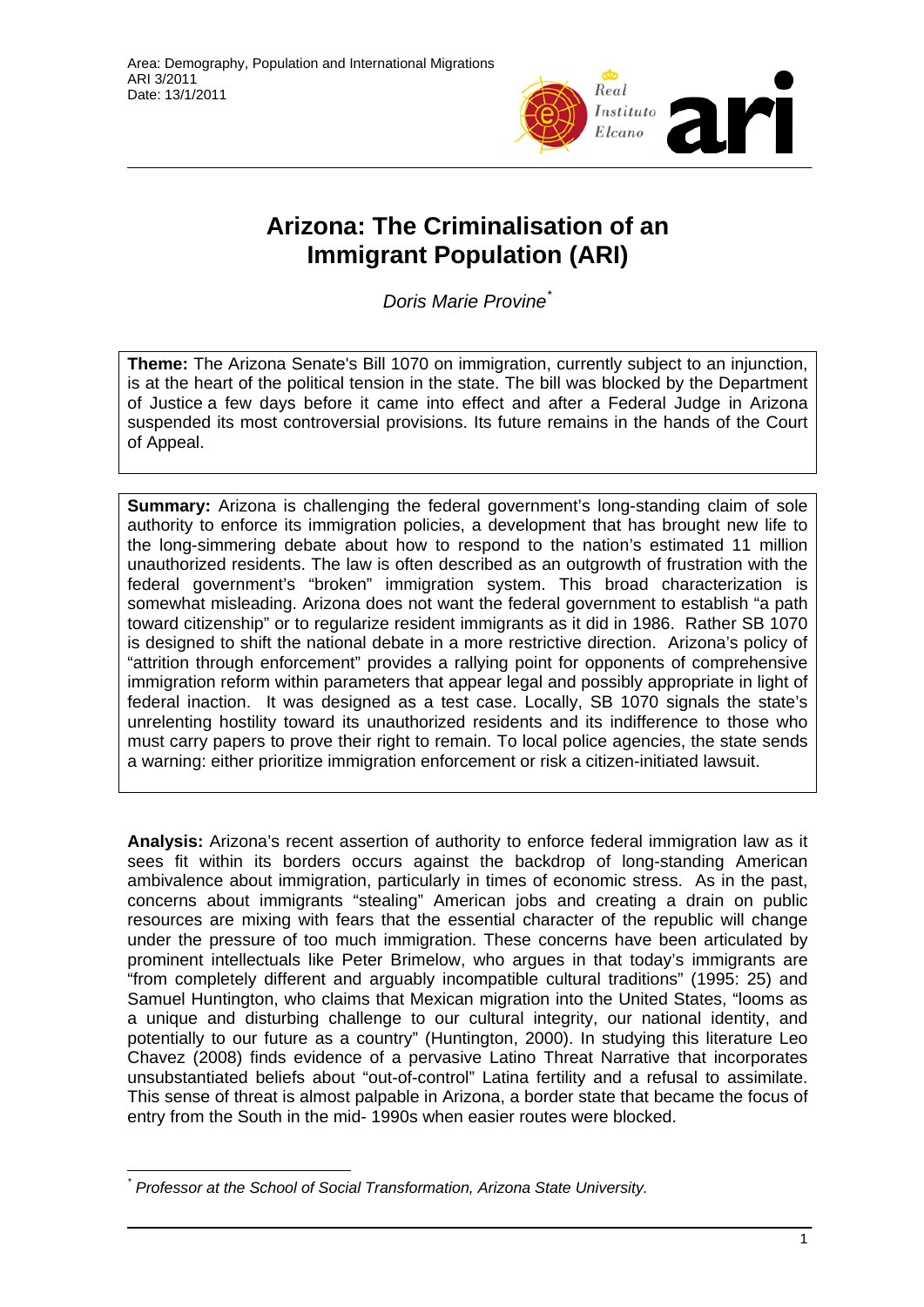

Such fears of inassimilable "others" are a reminder that race, despite its lack of empirical basis, continues to play a role in national identity, and therefore in debates about who belongs. Racial fears will probably always underlie the sense of crisis and occasional violence that large-scale immigration provokes. What is new about the current wave of anti-immigrant anxiety is the widespread use of local legislation to express anger at unauthorized immigrants and a desire for more restrictive policy at the national level. The trend appears to be gathering steam. Politicians across the nation have expressed interest in adopting a version of Arizona's law.

SB 1070 requires a local police officer to check immigration status during stops and arrests when he or she suspects that the person detained may lack legal status to remain. The law does not specify how suspicions might reasonably be aroused, but it does prohibit racial profiling. Any law-enforcement agency that resists prioritizing immigration enforcement in its day-to-day work is liable to a citizen-initiated lawsuit for damages. SB 1070 also contains provisions against solicitation of work by unauthorized residents and requirements for employers, but it is the requirement of proving legal status that has stirred controversy. Latinos or anyone who might "look unauthorized" must, in effect, carry papers proving their legal status.

Arizona's new law has been widely and rightly condemned for stirring racial antagonisms and creating an impossible job for local police. Seven lawsuits, including one initiated by the federal government, were filed to block its enforcement on constitutional grounds. The federal government won a preliminary injunction blocking enforcement of key provisions of the law; this case and one other are on appeal, having survived preliminary motions to dismiss. Arizona's law may not survive these legal challenges, but that does not appear to matter to the law's defenders, who have already dismissed the federal lawsuit as "pure politics." A final judgment against Arizona would presumably elicit a similar reaction. The goal of the law's creators may not be so much to transform law enforcement in Arizona as to signal the rest of the world that a locally crafted enforcement-based approach is feasible and desirable in light of federal inaction. This is certainly the perspective of the Washington legal advisors who helped Arizona draft this law. Everyone involved must have anticipated litigation to block the law, but they also must have seen political benefits to the cause of greater restriction, even if the law is struck down. Arizona will then be the righteous David pitted against the Goliath of big government and left-leaning national organizations in a legal theatre that is biased against a small western state. Attrition through enforcement will gain publicity and sympathizers, while proposals for eventual citizenship will be pushed further to the background in the national debate.

The adoption of SB 1070 should not come as a surprise to observers of Arizona's escalating war against unauthorized immigrants and the federal government's shifting stance toward enforcement of its immigration laws. The federal government over the past 15 years has progressively loosened its hold on immigration enforcement, creating a variety of programs to partner with local police, while at the same time hardening its own actions against unauthorized immigrants, apparently in hopes of convincing legislators and the public of its seriousness about enforcement. The federal government's own implicit policy of attrition through enforcement has included some legally indefensible actions against immigrants, such as the federal raid in Postville Iowa, where the prosecutorial strategy of over-charging immigrants was criticized by a unanimous U.S. Supreme Court. It has also included more willingness to deport legal residents who engage in criminal acts; the list of crimes that result in deportation is growing, and prosecutions for all types of immigration offenses are at an all-time high. On the border,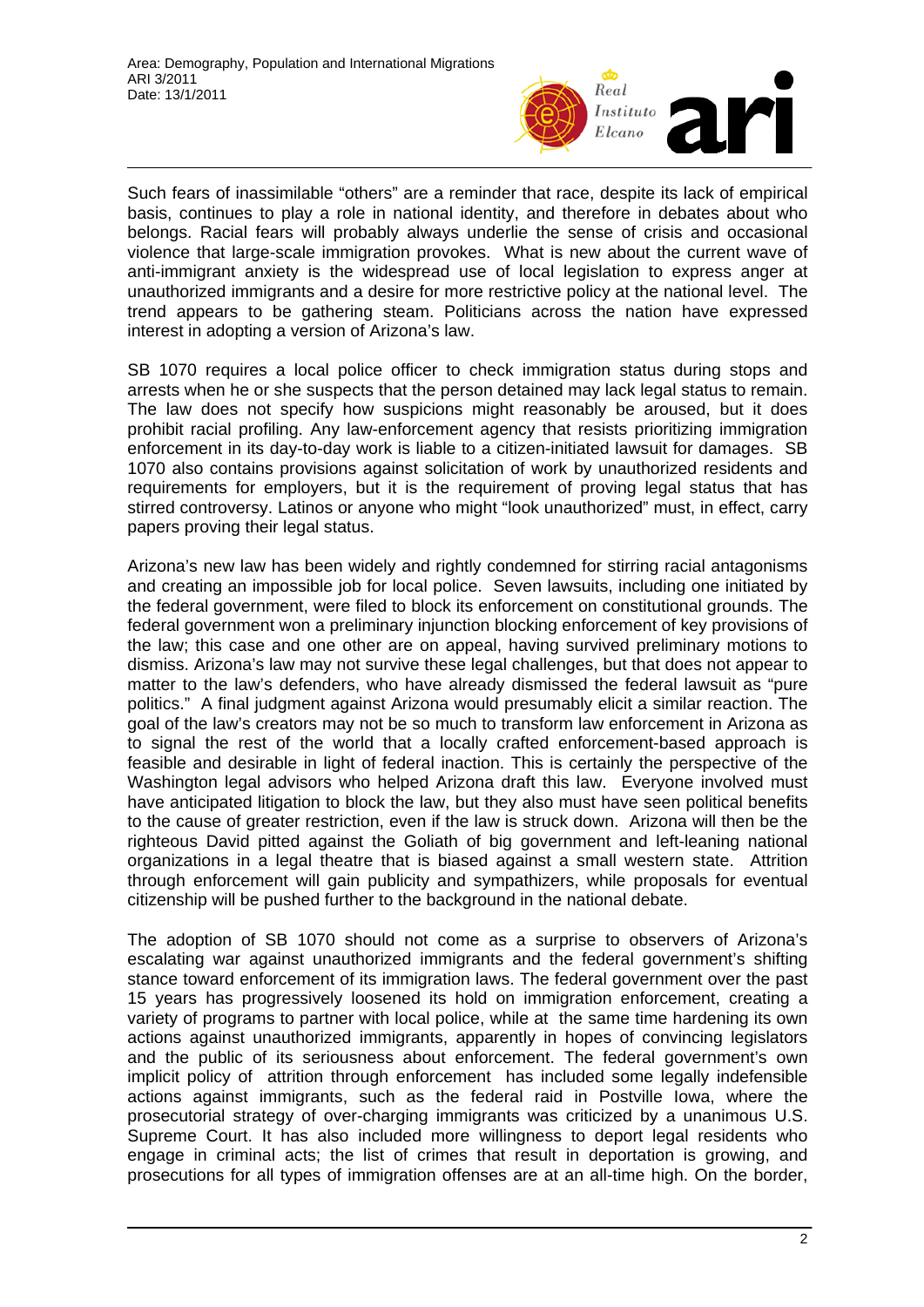

Operation Streamline facilitates the charging and criminal conviction of immigrants caught in the act of entering the United States. In the interior, the Secure Communities program is enlisting more and more local jails in removing immigrants incarcerated for crimes, but without any safeguards against arrests purely for the sake of immigration control. From this perspective, Arizona has simply accepted the federal government's implicit invitation to come down hard on unauthorized immigrants, while taking the approach a few steps further. Even the federal government appeared to accept this characterization when it explained in its press release announcing its suit that Arizona had "crossed a constitutional line" (Press release, July 6, 2010).

There are many reasons why Arizona has taken the lead in declaring its opposition to accepting unauthorized immigrants into American society. They include an ugly and obvious racism that was historically active in the state and now regularly finds expression in blogs and demonstrations. Arizona also nurses a sense of injury at the past indifference of the federal government toward the costs it has borne as a border state. There are also practical political considerations. The state has an estimated 500,000 unauthorized immigrants in a population of approximately 6.5 million people. A wave of new immigrant voters might challenge the conservative Republican dominance of the state. A war on vulnerable people who cannot vote also helpfully diverts attention from other pressing problems in the state, while at the same time positioning its leaders as willing to stand up to the federal government, a position that always plays well in Arizona.

The population that is the target of SB 1070 is largely Mexican, but also contains Central American and some Latin-American migrants. Most either neglected or were unable to obtain permission to migrate legally when they came to Arizona for jobs in agriculture, construction, restaurants, hotels, and factories. Some are American citizens, children born here of unauthorized parents. Others are children who were brought to Arizona at a young age, the so- called 1.5 generation. This population of mixed legal status is visible and visibly disliked by some white Arizonans, who nevertheless rely on them for low-wage services. These are not the only unauthorized immigrants in the state. Arizona also attracts Canadians and some Europeans who violate the terms of their stays by obtaining jobs or moving in. These "non-visible" migrants, however, do not appear to be a concern of either Arizona lawmakers or the general public.

### *Plenary power and the devolution of enforcement authority*

The power to set immigration policy rests firmly at the national level in every modern nation. This was not always clear in the United States because the federal constitution refers to immigration policy only cryptically, in reference to the federal power to naturalize citizens. Nearly a century ago, however, the Supreme Court clarified the matter, and the federal government's power to set the terms of immigration policy has not been seriously in dispute since then. This division of authority has not prevented federal immigration authorities from working with local police on an ad hoc and informal basis when the occasion demands. Local police have also sometimes initiated contacts with federal immigration authorities to seek deportation of criminals, a strategy that was popular in the Prohibition era as a way of dealing with foreign-born gangsters.

The large-scale efforts to remove immigrants that have occurred from time to time in the nation's history have involved cooperative efforts between federal and local authority. Between 1929 and 1939, federal immigration authorities relied on the assistance of local police in several states to "repatriate" an estimated one million people of Mexican descent – the term is inaccurate as applied to the majority of these people, who were actually U.S.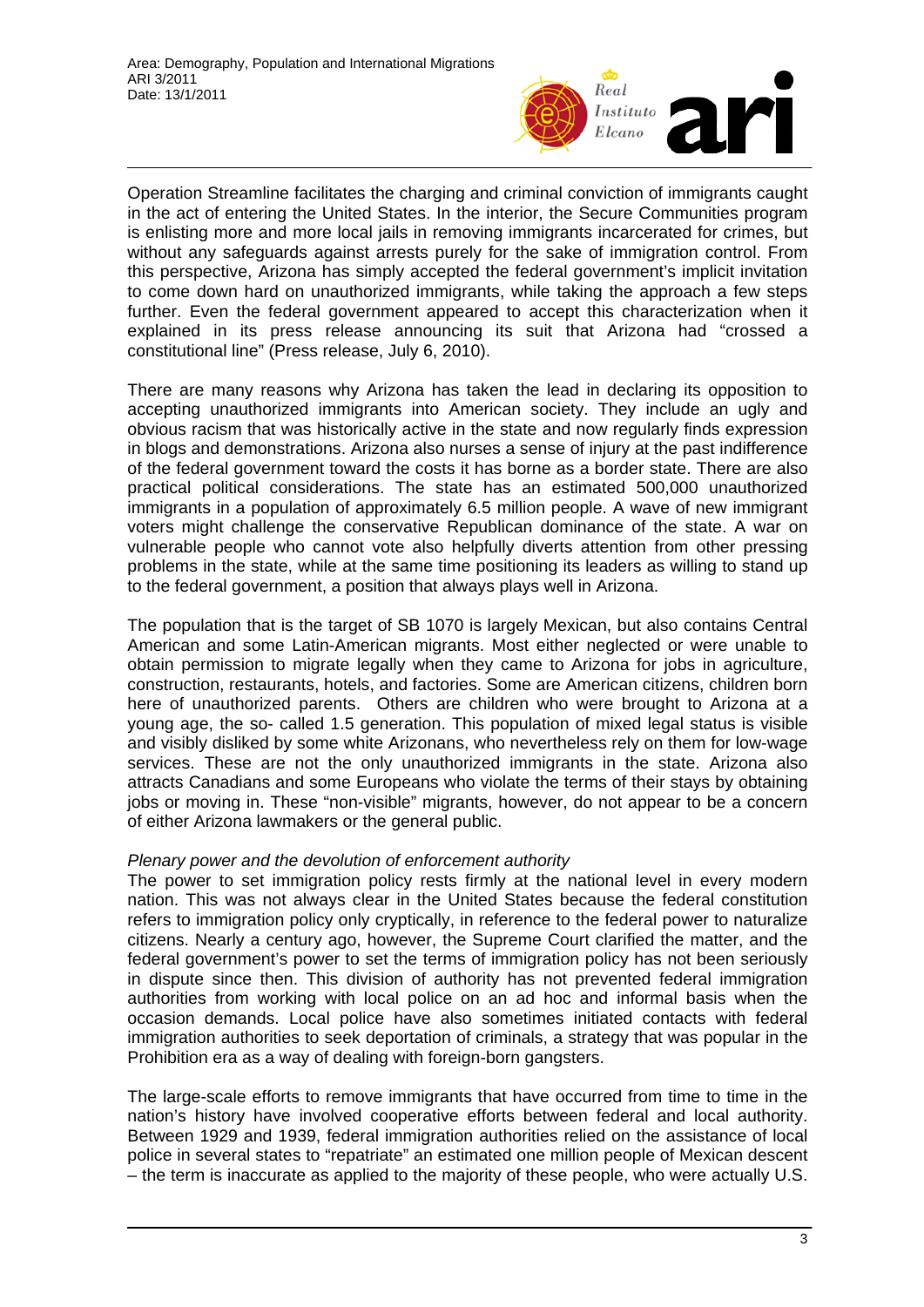

citizens. Federal Border Patrol agents again worked with local police in 1954 when they initiated sweeps to check IDs of "Mexican-looking" people in Texas; Operation Wetback removed tens of thousands of people, and encouraged many others to leave on their own. Arizona has been no stranger to such removal actions, both with and without federal assistance. Not until 1996, however, did Congress formally recognize this relationship, for the first time offering a specific opportunity for local police to partner with federal authorities to enforce immigration law.

In 1996 Congress adopted two statutes with the idea that local police could be a "force multiplier" in the effort to root out unauthorized immigrants from the nation's interior. Given the constitutional arrangement of powers, all that could be offered was an invitation to participate; under the American constitution, the federal government cannot require local police to enforce its laws. So the Illegal Immigration Reform and Immigrant Responsibility Act (IIRIRA) authorized training of local and state police to enforce federal immigration laws and provided a program in furtherance of this policy, informally known as the "287g" program, a reference to its location in the Immigration and Nationality Act. The second 1996 law, the Anti-Terrorism and Effective Death Penalty Act, amended the Immigration and Nationality Act to give local police the authority to arrest previously deported noncitizen felons. Such power sharing is not unusual in the United States. Federalism has long been a familiar solution to the problem of limited governing capacity, and involving all levels of government in addressing a social issue has long been common (see e.g. Grodzins 1966, 32). From this perspective, immigration has been a relatively late arrival on the devolution scene.

The Department of Homeland Security (DHS) added another dimension to the devolution of federal authority when it engaged local police in its anti-terrorism efforts after the September 11, 2001 attacks on the World Trade Center and Pentagon. The NSEERS program involved contacting and questioning Muslim men about their possible links to terrorism. At about the same time, the Office of Legal Counsel offered an expansive view of the relationship, claiming that the American states have inherent authority to enforce federal immigration laws. This much-criticized memo has never been rescinded. At the operational level, federal immigration officers are increasingly engaged with local police. The federal government has added civil immigration warrants to the data bases that it shares with local police agencies. Immigration agents have become part of local anti-gang and narcotics taskforces. A variety of partnering programs are now available under an umbrella program entitled ICE ACCESS (Agreements of Cooperation in Communities to Enhance Safety and Security). One of the most far-reaching is Secure Communities, which, as noted earlier, is designed to link all local jails in the nation with ICE (Immigration and Customs Enforcement) so that anyone booked in a U.S. jail can be checked for immigration status. As of January, 2011, 969 jurisdictions in 37 states had signed up for this program.

Federal devolution of enforcement authority to the local level has occurred in tandem with a stalemate in federal immigration reform. The current system does not offer enough temporary or permanent work permits to satisfy market demand, while legal entry based on family reunification requires years, and sometimes more than a decade, for people from Mexico. Even visitors visas, though theoretically unlimited in quantity, are difficult to obtain. This dysfunctional system encourages unauthorized immigration. The fortification of the southern border also tends to raise levels of unauthorized settlement by making returns more difficult. The estimated 11 million unauthorized immigrants who now reside in the United States are more dispersed than in the past. Many are finding work and in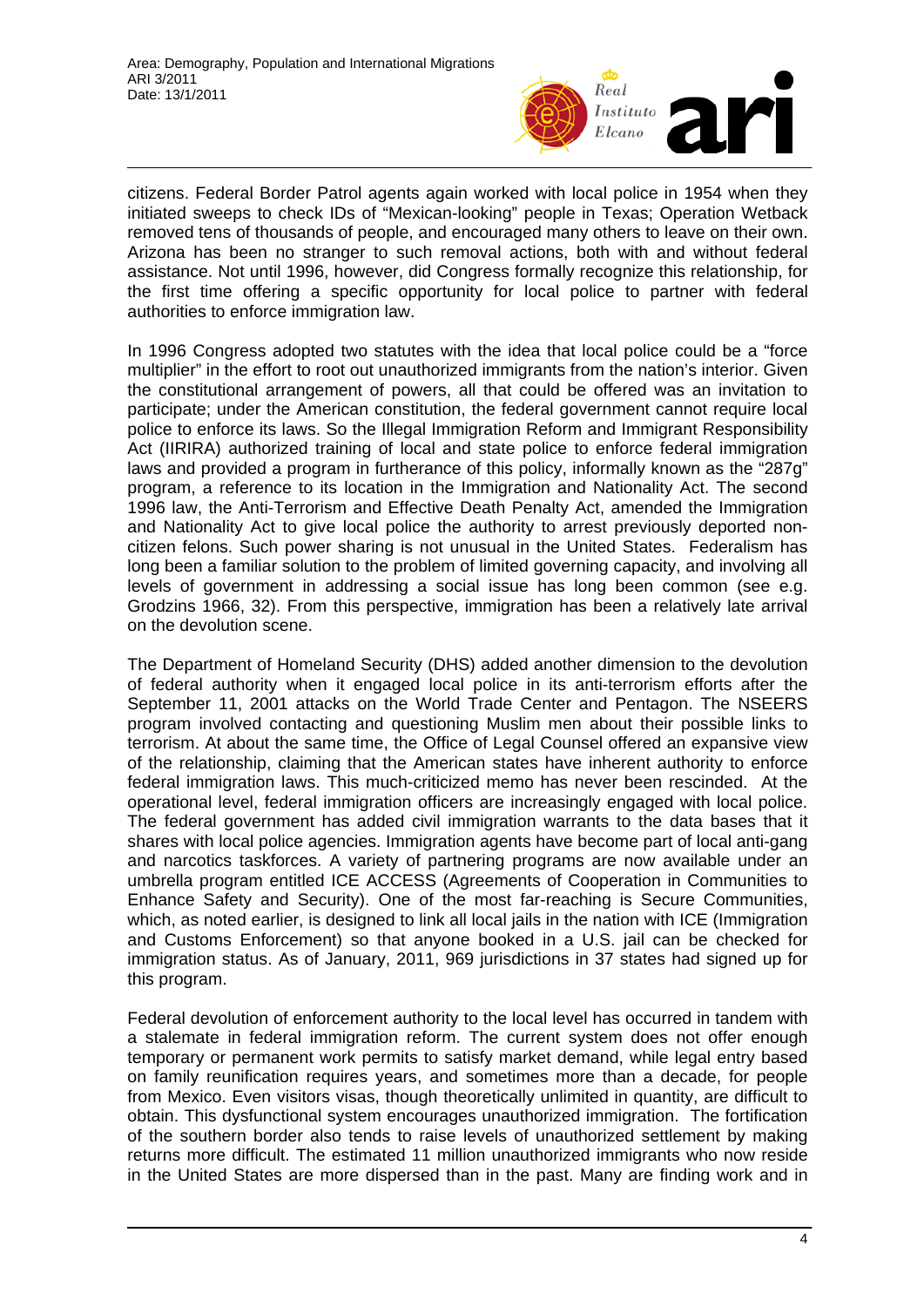

areas unaccustomed and unprepared for so many new foreign residents. The result, exacerbated by the sour economic climate, is a perfect storm of controversy across the nation.

Beginning in 2005, states began to respond to rising levels of unauthorized immigration with bills and resolutions. Statutes making English the state's official language and restricting drivers' licenses to citizens and legal permanent residents have been favorite topics for legislation. The number of states considering immigration-related laws grew steadily reaching a record number in 2010 with 208 laws and 138 resolutions adopted in a total of 46 states and the District of Columbia. Most state legislators want to reduce the attractions for unauthorized immigrants of living in the United States, though a few are pushing for accommodation to those already settled in their states.

Cities and towns are also participants in this debate, with some doing everything in their power to discourage immigrants from living in their areas, while others, generally major cities, resisting this restrictive approach in various ways, including by providing local identification to migrants who lack legal status. Concerns that immigrants will become afraid of the police and unwilling to report criminal activity or their own victimization have led some communities to adopt protective policies. Not surprisingly, there are conflicts among various levels of government, with cities sometimes being forced to comply with state or county initiatives that they consider inimical to their interests. Sometimes neighboring cities and towns take opposing positions on the accommodation of unauthorized immigrants. The result is a multi-layered patchwork of local legislation attempting to control the employment, educational opportunities, social services, rentals, and other concerns of immigrants in day-to-day living. While most of these are matters where localities have traditionally enjoyed legislative authority, it is unclear how far states can go before encroaching on the federal government's sovereign authority to determine immigration policy.

### *Arizona's law*

Arizona began its legal assault on its unauthorized immigrants in 1988 with a ballot initiative to adopt English as the state's official language. That law was struck down by the state supreme court as over broad, but legislative leaders and anti-immigrant activists were undeterred. In 2004 voters approved restrictions on access to social services by residents without legal status and imposed stricter identification requirements to prevent non-citizen voting. A 2006 citizen's initiative was successful in changing the state constitution to make English the state's official language. Another initiative cut off access to punitive damages for unauthorized immigrants who seek redress in the state's courts. The same year the state made people without legal status ineligible for state-sponsored English classes and other benefits, including in-state tuition and financial aid for the colleges and universities in the state. The law affected nearly 5000 high-school graduates when it took effect, and forced those already enrolled to pay much higher tuition to finish their education (Wingett and Benson 2007). All of these propositions passed easily, some by a margin of nearly three to one.<sup>[1](#page-4-0)</sup>

The state has also experimented with criminal sanctions. In 2006 the Arizona legislature adopted an anti-human-smuggling law that the district attorney interpreted to criminalize

<span id="page-4-0"></span> $\overline{1}$  $1$  For an overview of Arizona ballot propositions, their contents, and their outcomes, see [http://en.wikipedia.org/wiki/List\\_of\\_Arizona\\_Ballot\\_Propositions](http://en.wikipedia.org/wiki/List_of_Arizona_Ballot_Propositions) . For the complete text of Proposition 300, the ballot proposition that required citizenship for in-state tuition and various other social services, see [http://www.azsos.gov/election/2006/info/PubPamphlet/english/Prop300.htm.](http://www.azsos.gov/election/2006/info/PubPamphlet/english/Prop300.htm)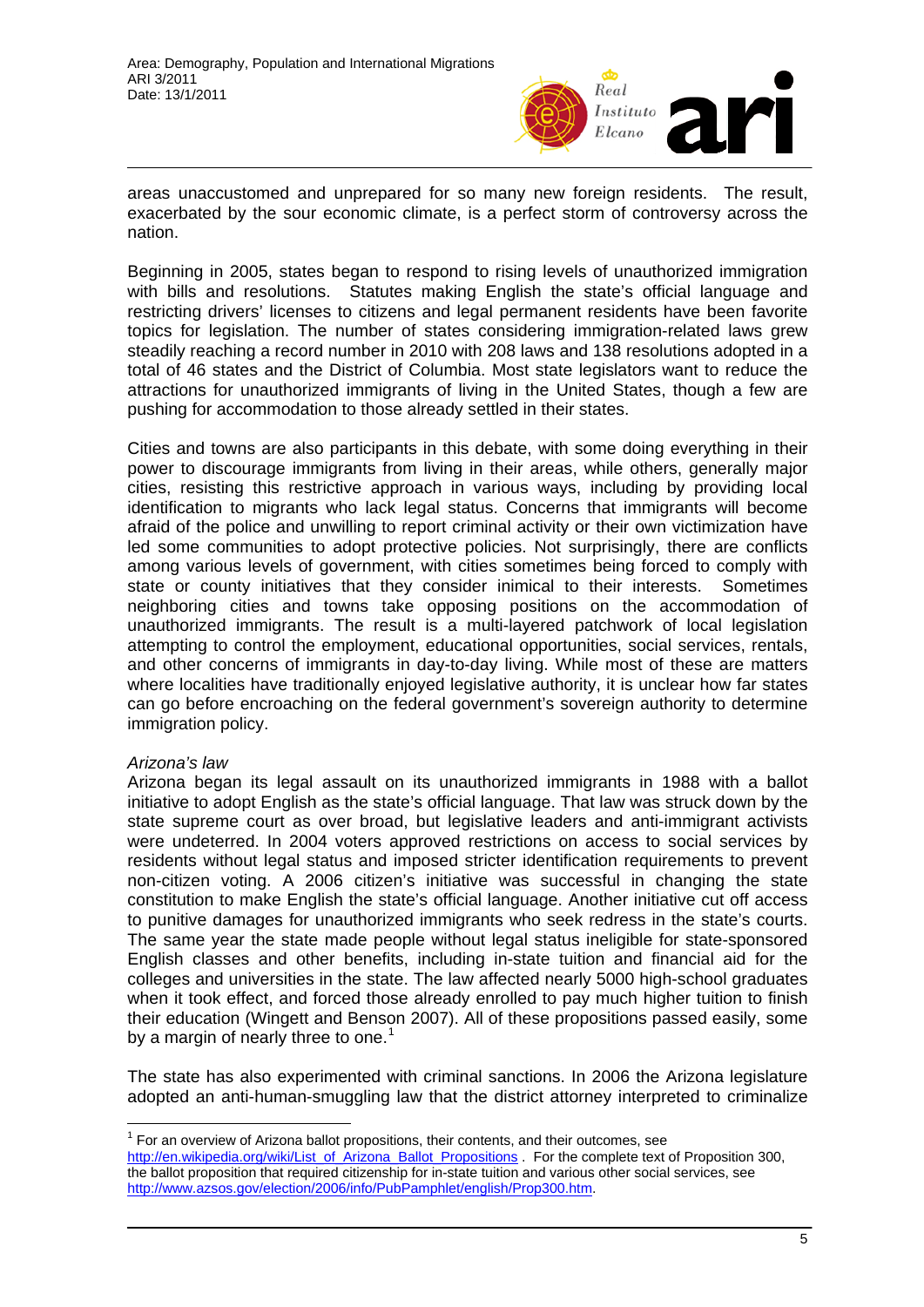

immigrants, as if they were co-conspirators in the smuggling operation. In 2007 the legislature limited the availability of bail for unauthorized immigrants accused of serious crimes. Arizona gained national attention in January, 2008 with a law that punishes employers who knowingly hire undocumented workers by suspending or revoking their business licenses. That law is currently under review by the United States Supreme Court and suit has been initiated against the state's law limiting access to bail.

The earlier efforts to discourage unauthorized immigrants from moving into Arizona or remaining in residence laid the groundwork for Senate Bill 1070, the somewhat misleadingly entitled Support Our Law Enforcement and Safe Neighborhoods Act. In fact, the law ties the hands of police departments and cities that disagree with the enforcement-only approach. Some of them believe that public safety requires community trust in police and therefore favor a more nuanced approach to enforcement. Others are worried about the costs involved in detaining, housing, and transporting immigrants.

Supporters of SB 1070, however, claim that it mirrors current federal law, which requires that all non-citizens carry evidence of their legal status. Federal law requires that persons who enter without inspection register within 90 days. The Arizona law clearly goes beyond these requirements, however. Most notably, it criminalizes failure to carry immigration documents; in federal law, this is a civil violation. The Arizona law also relies on a registration requirement that the federal government has largely abandoned in favor of other methods of removing unauthorized immigrants. Perhaps most importantly, it forces the federal government to respond to Arizona's view of immigration-enforcement priorities, essentially eliminating federal discretion to determine how it will use its resources to enforce immigration law.

Critics of the law have focused mostly on the problem of racial profiling. Although state leaders insist that racial profiling is prohibited in the legislation and in Arizona law generally, it is far from clear that it will not occur. Racial profiling is hard to detect except with difficult-to-gather statistical evidence of actual stops and interrogations. There is also the issue of consent. Police officers have authority to ask questions, not just in an arrest situation, but any time their curiosity is aroused by a suspicious situation. Such questioning is likely to be directed to persons who appear to be immigrants, and the questions will likely focus on immigration status, given the state's priorities. The individual has the option of refusing to communicate, but many people, especially immigrants, do not know that, or fear retaliation for not cooperating. Another issue is pretextual stops based on minor driving violations or other offenses. The Arizona law sweeps as broadly as possible to approve immigration questioning even in cases involving local ordinance violations. This makes people subject to police investigation for having an overgrown yard or for a loud party. Officers interested in removing unauthorized immigrants, in short, have new opportunities to become involved in immigration enforcement. There are anecdotal reports that racially based requests for identification are already occurring, though the law has not yet taken effect. An atmosphere of hardening enforcement already exists, thanks to highly publicized raids by the Maricopa county sheriff, an ardent supporter of SB 1070, and the actions of some police officers in units around the metropolitan area.

Police departments in Arizona and elsewhere in the United States are not well-positioned to guard against racially inspired stops and arrests by their officers. Although police have been warned not to racially profile to determine whom to suspect of immigration violations, there are no time-tested policies in this area. A nationwide recent survey of chiefs of police in large and medium-sized cities revealed that only 39% have written policies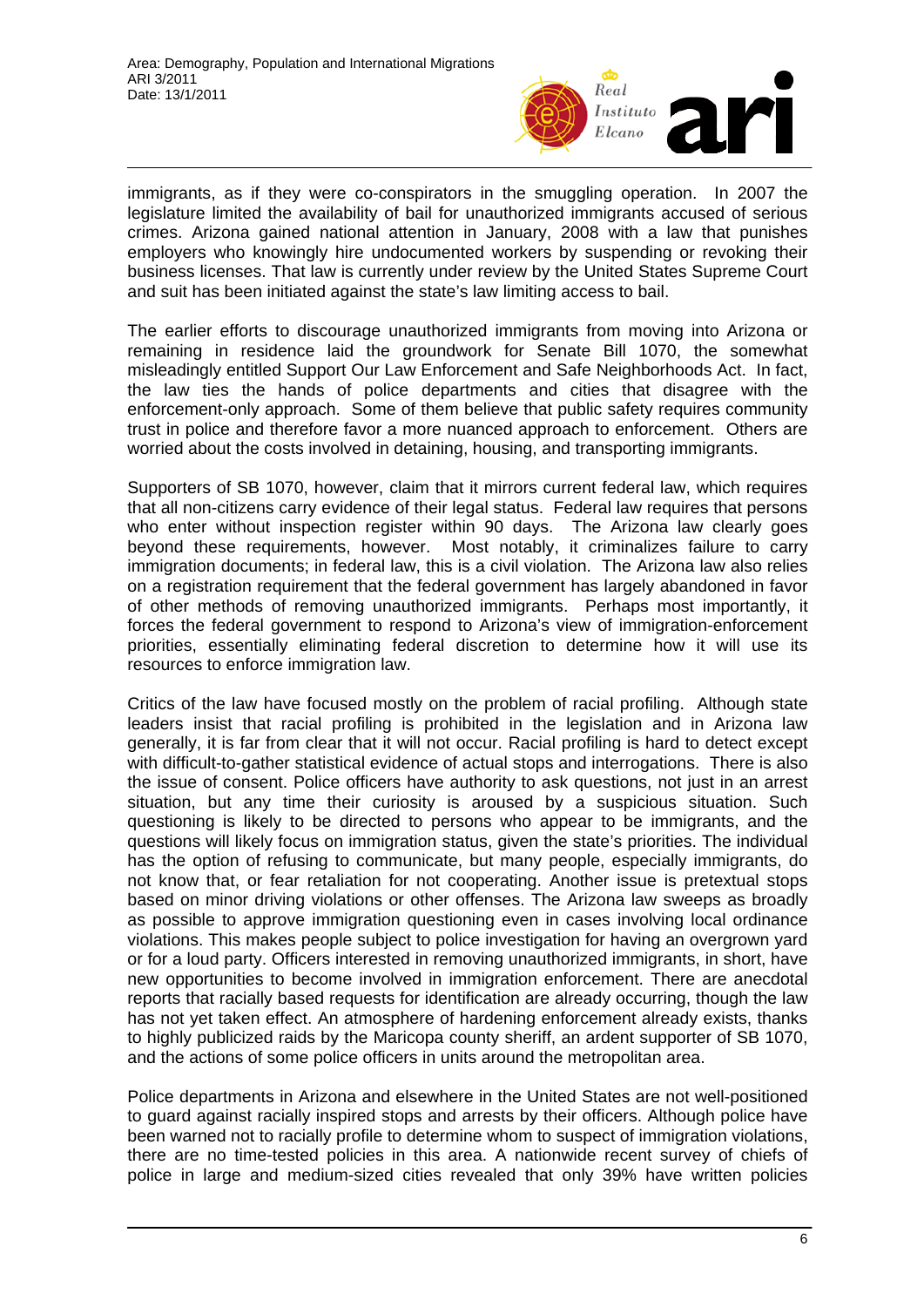

regarding an officer's immigration-related duties. 51% have no policy at all, written or unwritten (Decker et al 2009). Such policies are even more unlikely to be in place in small cities and towns.

Arizona is already feeling the impact of its new law. The prospect of implementation has provoked an exodus of Mexican and Central-American immigrants from the state. An estimated 100,000 Hispanics have left. They are leaving behind vacant apartments and empty seats in public schools. Most are fleeing to other states, but some are returning to their countries of origin. A study released by the University of Arizona estimates a drop of at least \$29 billion in annual output if all non-citizens were removed from the state's workforce (Gans 2007). The law has also provoked political protests. Some professional organizations and city governments have pledged to boycott the state until the law is withdrawn. Mexico has expressed its dismay at Arizona's law and has refused to conduct much of its diplomatic business in the state. The Center for American progress estimates lost lodging revenue from cancellations at \$45 million, with lost tourist spending reaching \$141 million. There are also political impacts as immigrant-rights organizations find new support in their effort to register immigrant voters who have legal status, a development that may eventually affect the state's voting patterns

### *Understanding support for SB 1070*

Backers of the law have nevertheless gained at least short-term political support in this process. When she signed the legislation into effect, Governor Jan Brewer received a significant boost in her approval ratings, enough to put her ahead of her rivals for the Republican nomination for governor and to win the governorship. Both inside and outside the state, there is wide public support for the statute and some financial support for the state's defense of its law. But what that support in the general public actually means is not yet clear. Many of those polled who favor the law also favor a path toward citizenship for unauthorized residents. This is not the position taken by Arizona's Republican leaders. None of them favor eventual citizenship for unauthorized immigrants, even Senator John McCain, who was once well-known for that position.

The local context includes many other signs of hostility toward the presence of these immigrants. Huge, sprawling Maricopa County, which contains over half of the state's population, has repeatedly chosen Joseph Arpaio as its sheriff. Since 2005, when Sheriff Arpaio realized that combating illegal immigration could be a winning platform, he has distinguished himself for the priority he puts on detecting and removing unauthorized immigrants. The sheriff was an early and enthusiastic adopter of the 287g program that allows local police to arrest people without legal status. Maricopa County led the nation in the number of officers trained for immigration work. The sheriff has worked closely with the county attorney, who used a state law on human smuggling to prosecute those who had been smuggled as co-conspirators.

Many political leaders have also been clear in their desire to remove these residents. J.D. Hayworth, a former Congressman who sought Senator McCain's Senate seat made hostility to immigrants a major campaign issue. The state legislators who proposed SB 1070 and earlier legislation in the same vein also have made reputations for their hostility to the unauthorized residents. The undisputed leader of this group, state senator Russell Pearce, has been emboldened by his victory in sponsoring SB 1070. Now he is working on legislation to deny birth certificates to children born of unauthorized immigrants born in Arizona. He also favors charging tuition for students without authorization to attend public schools in the state.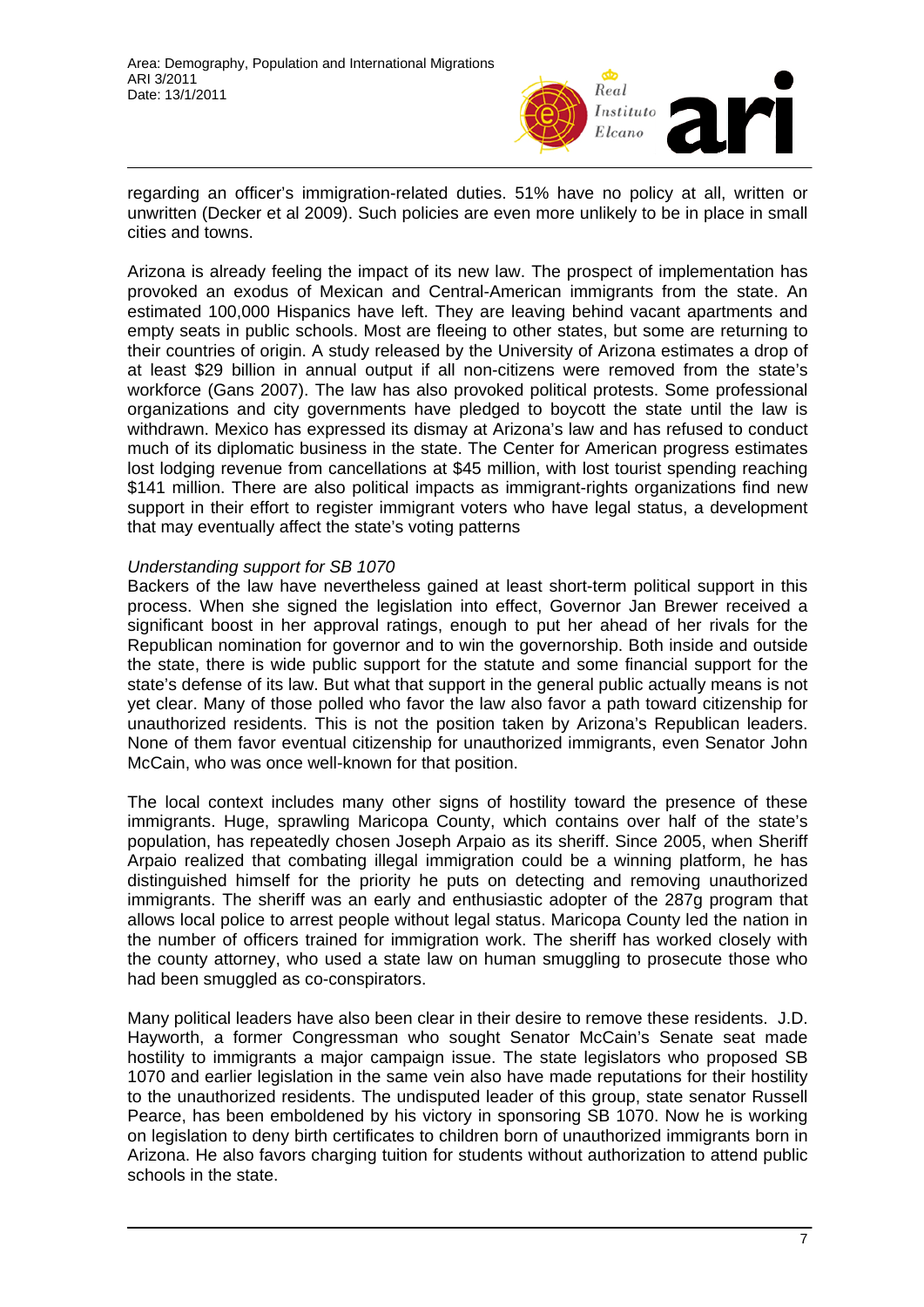

There are, of course, dissenting voices, particularly among Latino politicians, political activists, and liberal Democrats. But staking out a stand that falls into a reasonable middle ground has proven difficult. The Arizona public, or at least its most vocal elements, is clearly aroused. But there are certain implicit limits in this public debate. When Governor Brewer described most unauthorized immigrants as drug smugglers, even her supporters were critical of the evident untruth of that statement. When a candidate for the state commission that regulates utilities suggested that unauthorized immigrants be ineligible for gas, water, and electricity, he was roundly criticized. Advocating violence against unauthorized immigrants is likewise clearly beyond the pale for the political class.

**Conclusion:** SB 1070 illustrates how American federalism works in a situation of high political anxiety. The system is flexible enough to permit localities to have a meaningful political voice, even in an area traditionally reserved to the federal government. Arizona, with assistance from immigration restrictionists at the national level, has shown how a state can make its voice heard. By adopting SB 1070 the state was finally able to provoke a definitive response from the federal government concerning its policies on unauthorized immigration. In its complaint, the federal government carefully explains why it needs discretion in enforcing its law, and where the Arizona statute interferes with its policies and practices.

The government's brief entirely bypasses the issue of an individual's right to be free of unwarranted stops and intrusive questioning based on skin color, a basic civil-rights guarantee. This could be a function of timing – the government began by seeking a preliminary injunction, while violations of individual rights will not be concretely provable until after implementation. But the drafters of the government's complaint may also have concluded that the powerful concept of civil rights remains too linked to citizenship to be easily transportable to the field of immigration. Although the U.S. constitution draws no distinction between citizens and non-citizens in guaranteeing individual rights and liberties, this expansive idea has not shaped immigration law. Immigration policy in the United States is fundamentally contractual: The government sets up requirements that the prospective immigrant must follow. Even as procedural protections have been engrafted on to this structure, they sound more like waivers of government authority than fundamental rights. And on the civil rights side, while the concept has expanded beyond its original focus on the legalized subordination of African Americans, that historical legacy remains strong. The base on which civil rights stands is citizenship in the United States, not the human condition or other universalistic ethos.

Nevertheless, the situation facing Arizona's unauthorized immigrants is eerily reminiscent of the classic civil-rights struggle that Black Americans and their supporters have waged. The connection is not just with the potential of racial profiling in the law's implementation. The connection also lies in Arizona's determination to root out visibly distinctive residents on the basis of legal status. The state has entirely disregarded the contributions these residents have made, and ignored their many connections to Arizona society. It is treating them as people of no value. The harsh policy of "attrition through enforcement" would be indefensible and unpopular if Arizona's Mexican immigrants were regarded as neighbors and friends. It is this aversion to inclusion and disregard for those who appear different that defines most contemporary racism.

The Law has been complicit in the process of de-sensitizing Arizona citizens to SB 1070's fundamental cruelty. Arizona has spent years using the lack of a legal status to separate its residents into two distinctive legal classes, and constructing the undocumented one as